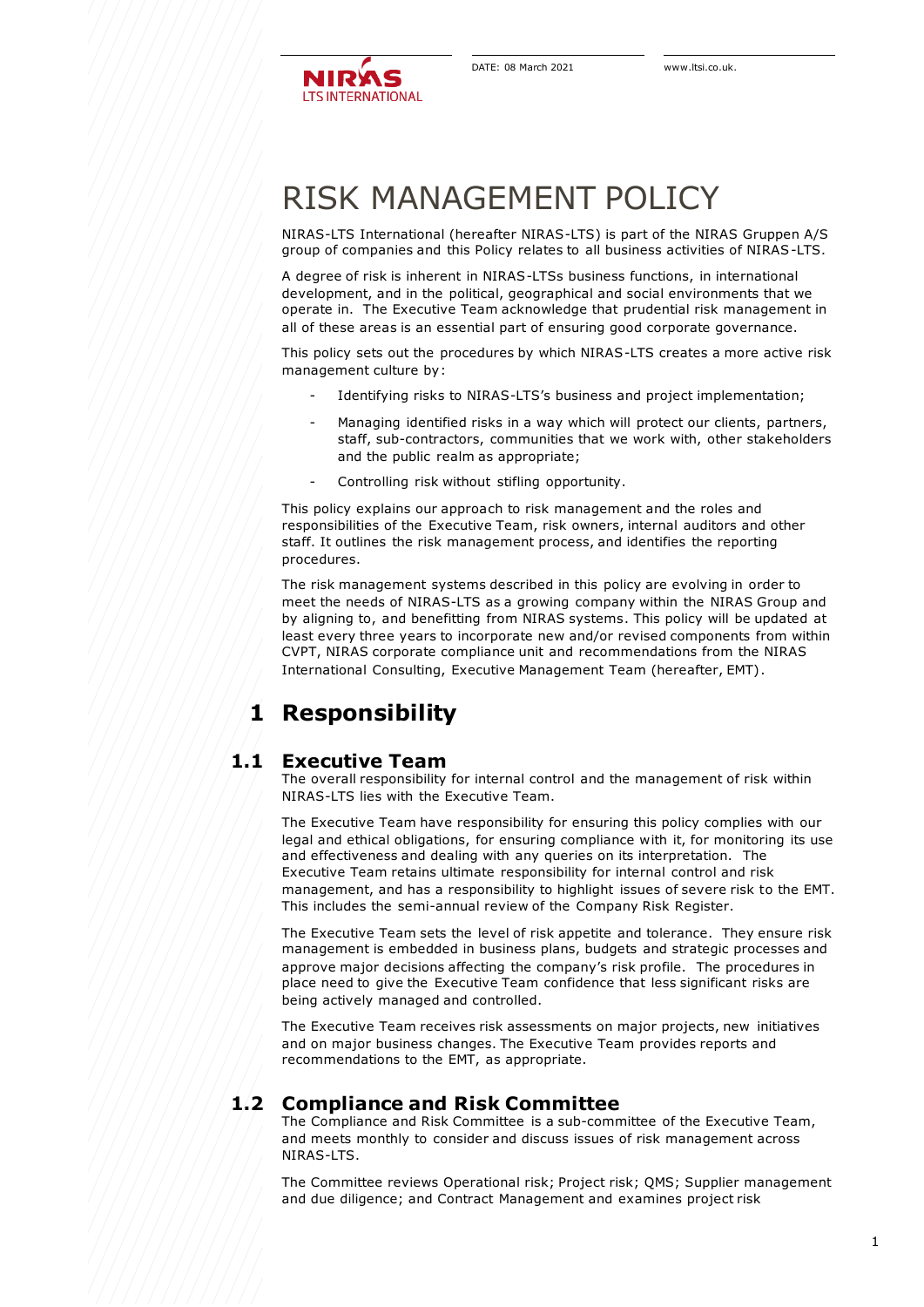

assessments, company compliance, internal and external audit reports and follow up on recommendations, and any other matters of internal control.

The Compliance and Risk Committee is responsible for reviewing and updating the NIRAS-LTS Company Risk Register and verifying that follow up is taken on any identified risks within this. The Committee provides a challenge function for Project Managers and Contract Directors to follow up on project level risk on the Executive Team's behalf and will synthesise this for the Executive Team on at least a quarterly basis.

Annex 1 provides a Terms of Reference and the people who are on the Compliance and Risk Committee.

#### **1.3 Staff**

All staff are responsible in managing their own operational risks, in particular personal travel risk.

Where they are risk owners, they are responsible for specific actions or risk registers and should provide regular information to the Executive Team and/or the Compliance and Risk Committee on risk status and mitigation, and report any failed controls.

Project level implementation of this policy lies with the Project Manager and Contract Director for each project. QF32 provides guidance and a template for assessing project level risk.

# **2 Principles**

### **2.1 Risk Assessment and Due Diligence**

#### **2.1.1 Risk Registers**

The main strategic and operational risks to which NIRAS-LTSs operations are exposed are documented in a series of Risk Registers. These identify, categorise and assess each risk and summarise the controls in place. An example of a Risk Register is included in NIRAS-LTSs Quality Management System at QF32.

Ongoing monitoring and reporting are vital parts of this process, with any issues arising being brought to the attention of the Executive Team and EMT as appropriate.

Risk Registers should be held for each tender and each project, in either a client mandated template or the NIRAS-LTS template at QF32.

In addition, there is a Company Risk Register which covers Strategic, Operational, Financial, Governance, Compliance and Knowledge Management Risks. A separate risk management plan may be also be maintained if this is considered appropriate (for example if significant resources are required to manage a particular risk over a defined period of time).

#### **2.1.2 Risk Assessment Process**

**Project risks** are categorised into Contextual (outwith the control of the Project) programmatic (within the control of the Project), Management risks (internal risks associated with the management of the Project) Fiduciary risks (internal risks associated with Project funds). Additionally the Executive Team require reporting on sub-contractor and client satisfaction within quarterly updates to the risk register.

**Bidding risks** associated with bidding for a project are covered with the Bid Decision Support System (Bid DSS or GONG). The Risk Register associated with a tender is the preliminary version of this Project Risk Register.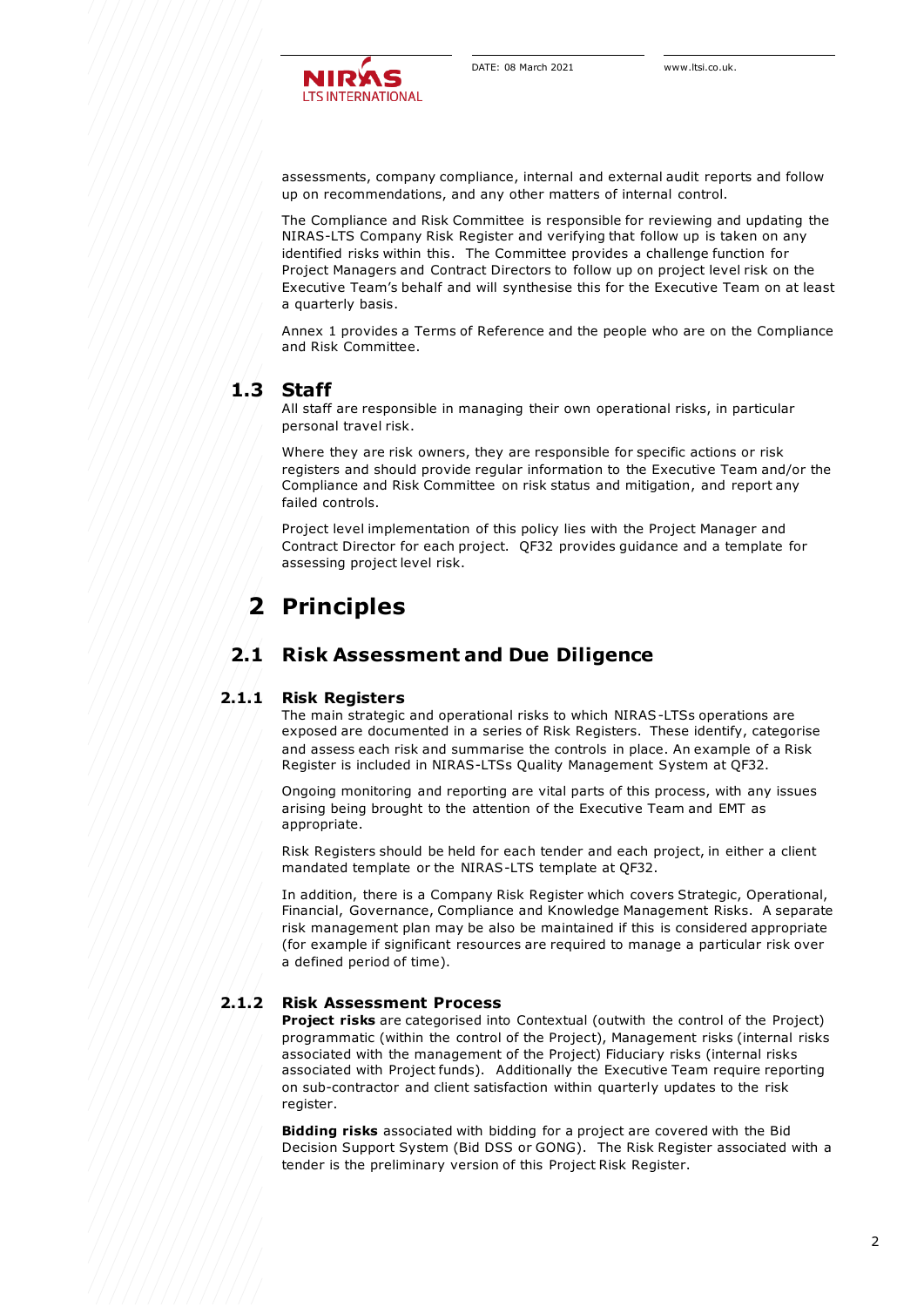

**Company level risks** are categorised into Strategic, Operational (including projects, resourcing and business development), Financial and Governance and owners of these risks within the risk register are responsible for any actions or control systems relating to them.

Risk assessment at all levels involves a process of identifying and then eliminating or mitigate risk factors and includes an assessment of compliance with labour laws and the client contract if project focused. Risk Registers (whether company or project are living documents and are reviewed quarterly.

This quarterly review is done by the Compliance and Risk Committee in terms of follow up of actions with risk owners for the company risk register and with Project Managers for project risk. The Compliance and Risk Committee prepare a risk report and dashboard for the Executive Team on a quarterly basis.

#### **Principles in Risk Assessment**

The Compliance and Risk Committee will identify key risks in areas of operation and assign a suitable rating by assessing the potential impact and likelihood.

A sole owner will be identified for each risk (being the PM for project risks and key staff within business units for risk covered in the Company Risk Register) and have regard for what is an acceptable level of risk for the organisation, taking into account the requirements of relevant rules, legislation and guidance, together with such matters as adequate financial and human resources.

Risk assessments will indicate the impact/consequences and likelihood of the occurrence of a situation or event, in accordance with the NIRAS risk heat map.

The Compliance and Risk Committee will review the current internal control systems, if any, for managing identified risks and if current controls are considered inadequate, appropriate controls should be actioned. The priority of establishing, altering or increasing controls will be in accordance with the impact and likelihood of the risk event occurring after factoring current controls which is also known as the residual risk. Any actions to adjust internal controls will be approved by the Executive Team.

The identification, assessment and evaluation of risk will be fully documented using the Company Risk Register format as per QF27.

#### **2.1.3 Due Diligence**

NIRAS-LTS undertakes due diligence when considering new consultants or company partners. All supply chain partners/sub-contractors are required to complete a due diligence questionnaire (QF25) which covers key compliance areas about the organisation or individual, labour practice, health and safety, duty of care and conflict of interest, in order to identify any problems prior to entering into a contractual agreement.

All partners/sub-contractors must confirm that they understand and adhere to the compliance requirements of our clients' and NIRAS-LTS's policies. This forms a part of their sub-contract with us.

# **3 Review of the Risk Management Policy**

The Risk Management Policy itself will be reviewed by the Executive Team every 3 years; however, it will also be considered annually as part of the Annual Business Planning process to ensure that the Plan adequately supports business plan objectives.

# **4 Supporting documents relevant to this Policy**

A number of documents and templates relating to risk and compliance are within our Quality Management System. These include:

**Employee Handbook** - Guidelines, rules and regulations for working at LTS; part of employees' contracts of employment. Including: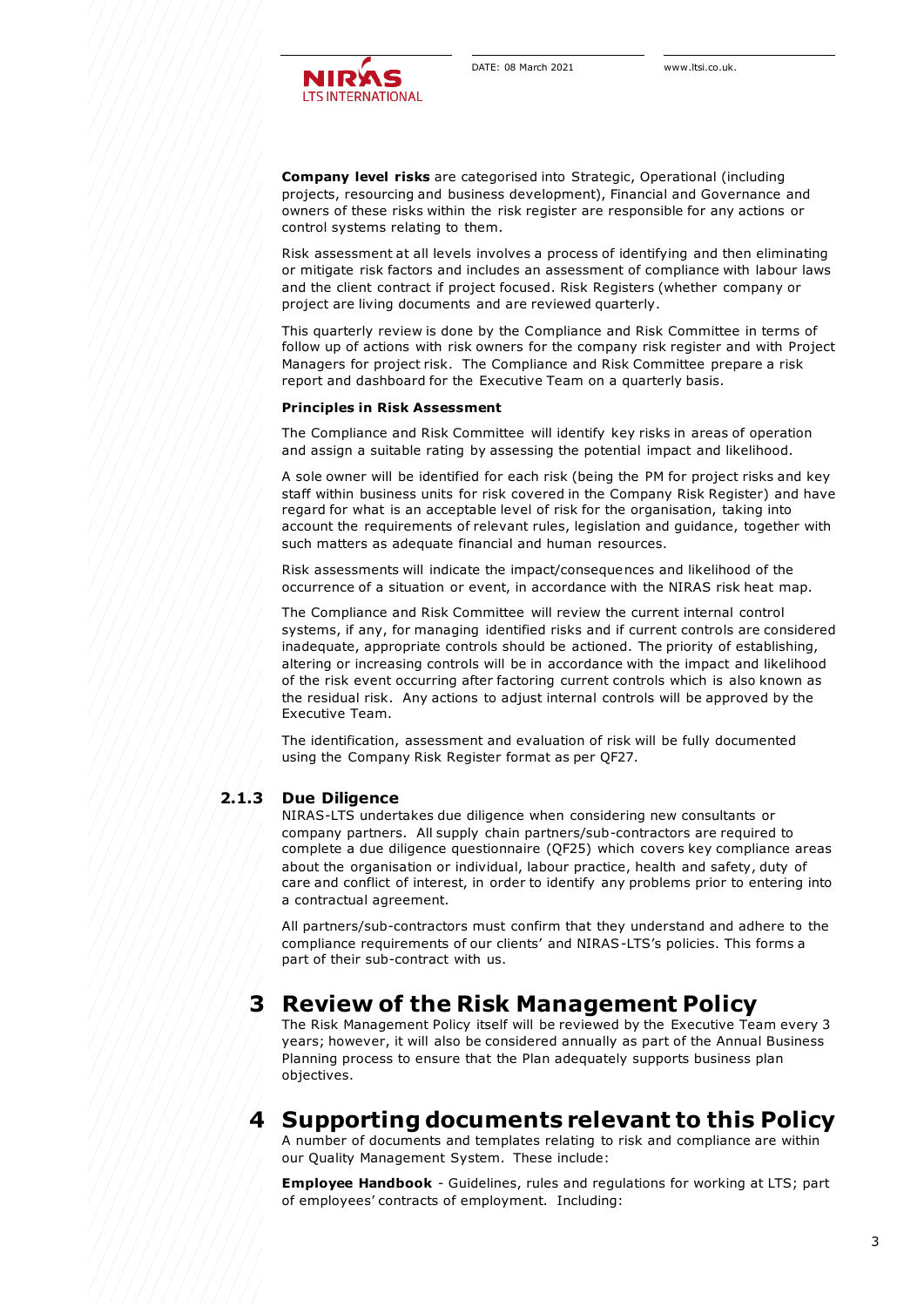

- Anti-bribery and corruption policy. Sets out staff and sub-contractor responsibilities on how to deal with bribery and corruption related issues; signed agreement is required of employees and sub-contractors.
- Code of conduct. Standards of behaviour that are expected of all employees and sub-contractors.
- Health and safety policy. Describes actions required to meet the Health and Safety at Work Act.
- International Data Protection Policy. Outlines responsibilities under the Global Data Protection Regulation.

**Project Management Handbook** – Includes project risk registers and quarterly project reporting on risk.

**Business Development Handbook** – Includes information on supplier Due Diligence checks prior to entering into a contract with a supplier.

**Quality policy** guides the Quality Management System. Relevant Quality Forms are:

- QF27 Company Risk Register
- QF32 Project Risk Assessment
- QF07 Quarterly Project Reports
- QF17 Business Control Change Form
- QF24 Travel Risk Assessment.
- QF25 Due Diligence Questionnaire.

Patrick Abbot

*Managing Director, NIRAS-LTS International*

*8 th March 2021*